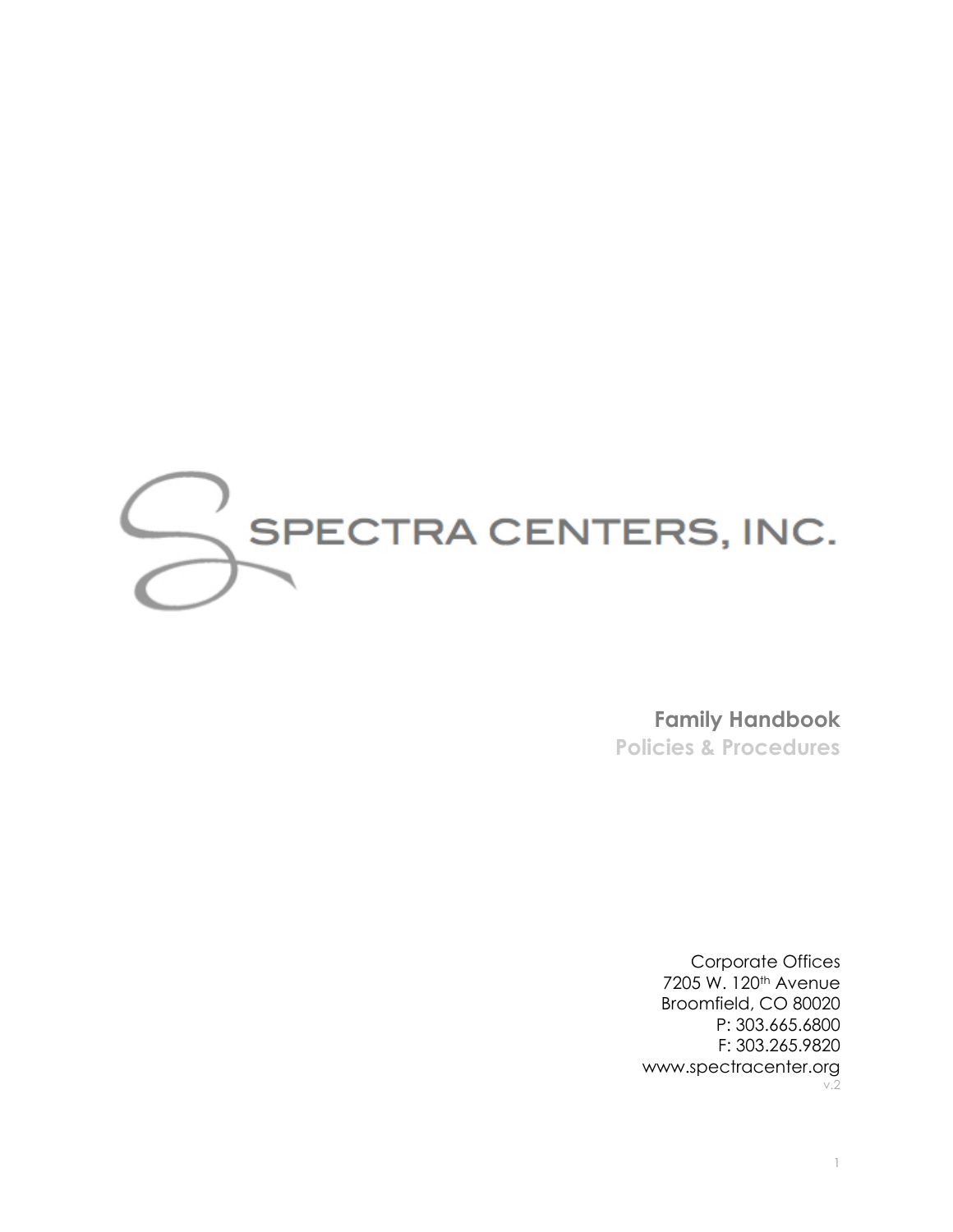# **Scope & Purpose of Handbook**

This handbook has been prepared to give you general information about the organization and the rules and policies under which we operate. From time to time, you may receive updated information concerning changes in policy. For any questions, please contact SPECTRA Centers, Inc. at 303.665.6800.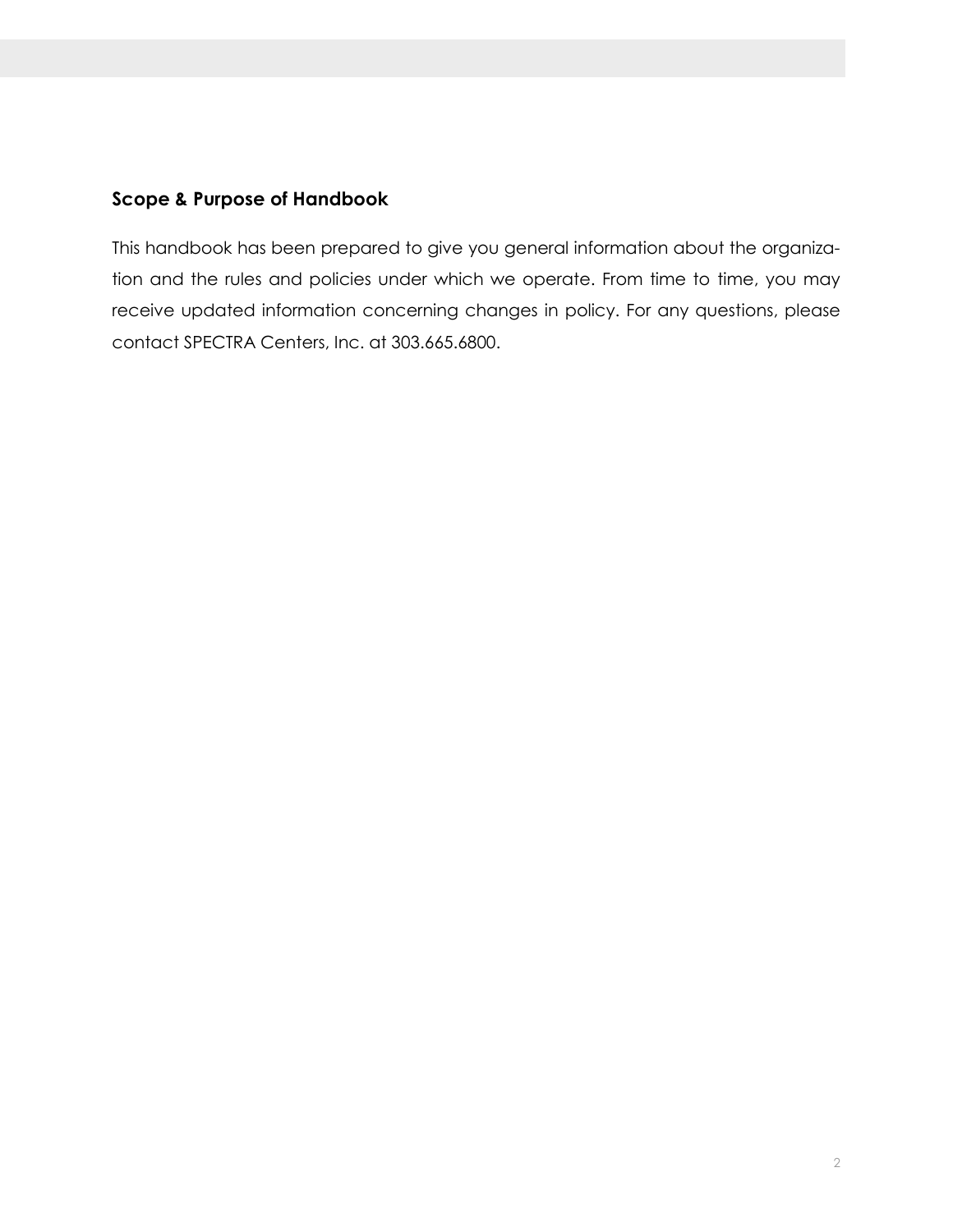# **The Company & Our Facilities**

SPECTRA has multiple facilities that offer specialized behavioral, educational, and clinical services for our clients and our students, ages birth to adult:

### **SPECTRA Psychological & Counseling Services**

Mental Health & Counseling Services for Children and Adults 11310 Huron Street, Suite 225, Northglenn, Colorado 80234

### **SPECTRA Autism Center**

Behavioral & Clinical Services for Children with ASD related neurodevelopmental disorders 1650 West 121st Avenue, Westminster, Colorado 80234

### **SPECTRA School (Facility School Approved by the Colorado Department of Education)**

Educational Services for Students with ASD related neurodevelopmental disorders 7205 W 120th Avenue, Broomfield, CO 80020

### **Establishment**

SPECTRA was founded in 2003 as a single treatment center and has grown into multiple facilities that offer behavioral, educational, and mental health services for the community of autism and related neurodevelopmental disorders. Amy K. Gearhard, M.S., BCBA, and company CEO founded the organization.

### **Our Mission**

Our mission is to bring unity to clinical, behavioral, and educational services through:

- integration of disciplines in treatment
- the collaboration of professionals
- and service to our community

### **Our Vision**

Our vision is to establish the Interdisciplinary Intervention Model as a standard means of treatment for families throughout Colorado and as an accessible platform for training for professionals throughout the world.

### **Our Values**

- 1. Dream big.
- 2. Yes, we can.
- 3. Play well with others.
- 4. Make time, be present.
- 5. Give thanks.
- 6. Work hard, play hard.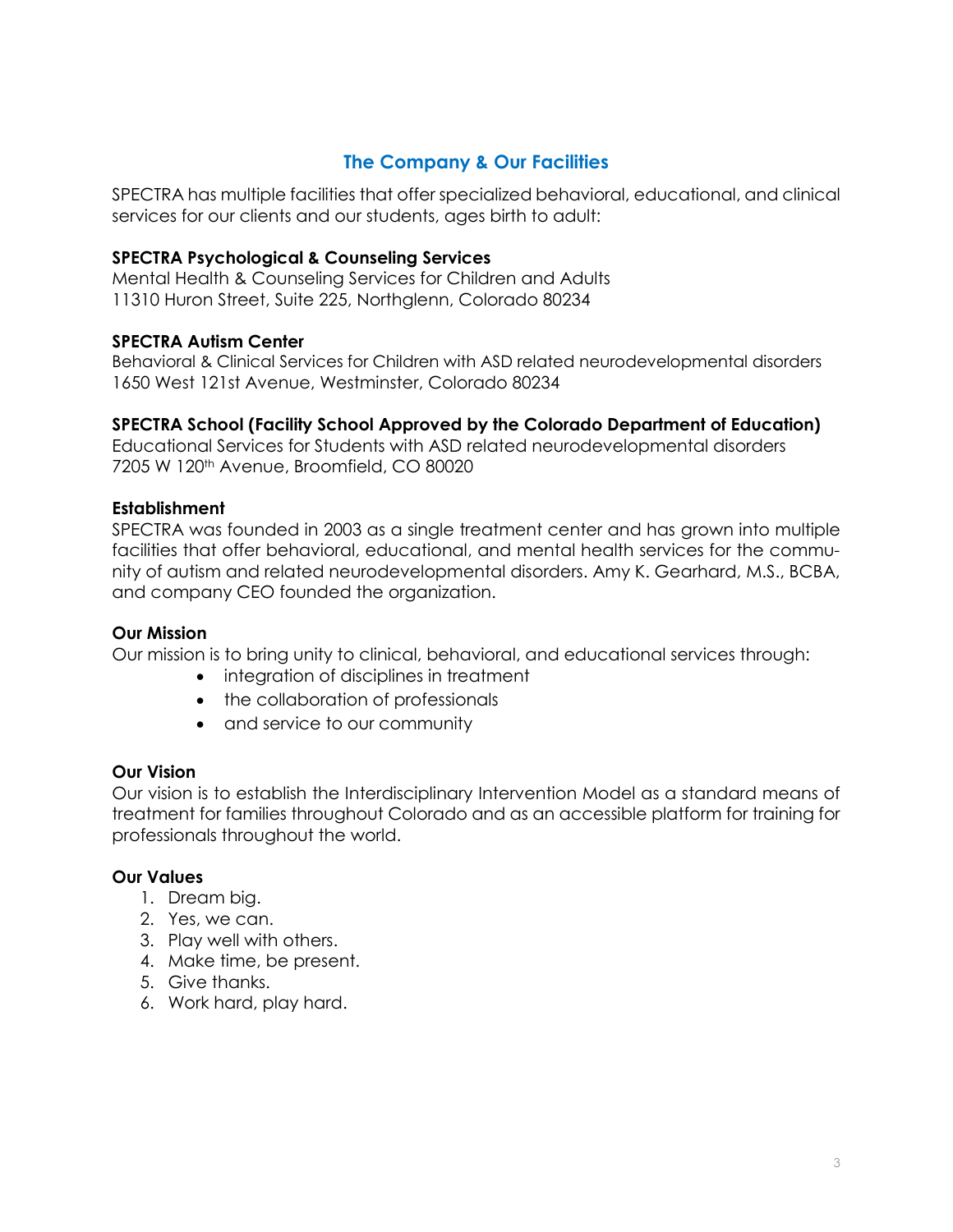# **Licensing & Regulations**

SPECTRA Centers Education and Training Campus (SPECTRA School) is an approved Facility School through the Colorado Department of Education (CDE) and Day Treatment Program through the Colorado Department of Human Services (CDHS).

SPECTRA Autism Center, SPECTRA's Outpatient Clinic, and SPECTRA Psychological & Counseling Services are under the direction and guidance of CDE, CDPHE, and SPEC-TRA's Day Treatment License (CDHS). SPECTRA's facilities are also each under the direction of the location health authority in their respective county (Broomfield Health and Environment and Tri County Health Department).

Current Fire and Health Department Inspection reports are on file. Upon request, you may review them. SPECTRA's current licensing certificates are posted.

# **Services & Availability**

### **New Enrollment**

Before a client can be enrolled for services, two steps must be confirmed:

- 1. Completion of the Intake Packet and submission of all supplemental documents.
- 2. Receipt of service authorization from funding agency.

Upon receiving the above documents, confirmation will given as to whether our program(s) will meet you / your family's needs.

### **Increasing / Decreasing Hours**

Families wishing to increase or decrease service hours must submit their request in writing. Changes to schedules are made on a monthly basis. All requests should be submitted by the 15th of the month prior to which they are requesting changes occur. Requests to increase hours will be accepted based on availability and taken in the order in which they were received.

### **Program Change**

A request for a change in programming (e.g. Remote / Telehealth to In-Person services) may take up to 4-6 weeks to be processed due to staffing, scheduling, transportation, or other related matters, depending on the program.

### **Enrollment Dates**

Enrollment in SPECTRA programs is ongoing, year-round. Services will be offered based upon availability.

### **Wait List**

If an opening is not currently available, the client name will be added to our wait list. As services or specific time slots become available, they will be extended to families in the order in which they were placed on the wait list.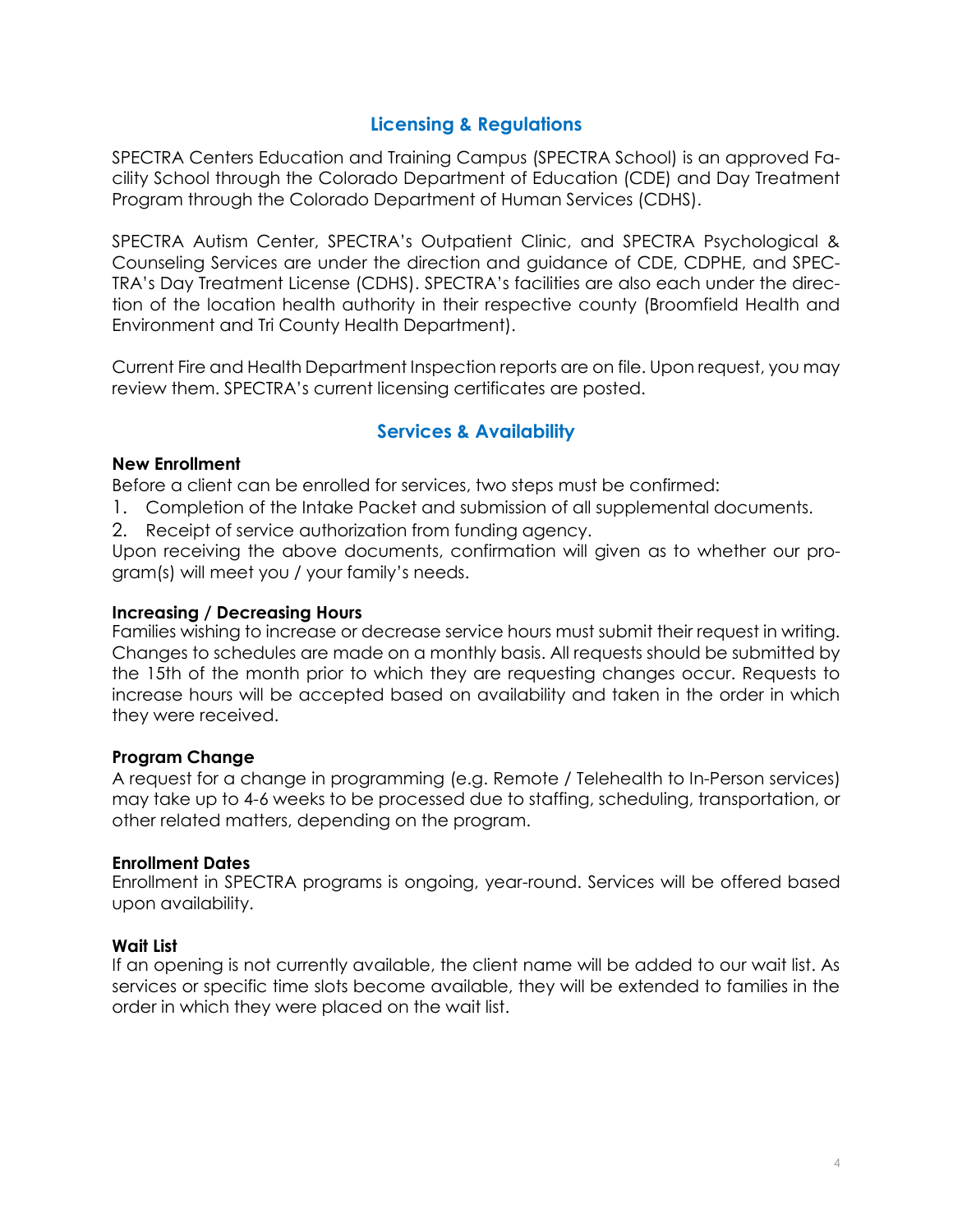### **Withdrawal**

Families wishing to withdraw from services are asked to submit their request in writing to the Facility Director of their program thirty (30) days prior to withdrawing. This will allow time to prepare for discharge and reporting to the funding agency.

### **Discharge**

SPECTRA takes pride in transparency, acknowledging that the organization and its services may not be the best fit for all cases. Some situations that may result in discharge include regularly missing services, a client's continual discontent with services, or a need for services above and beyond the scope of SPECTRA's specialties. In this case, clients will be provided with a Discharge Note and recommendations for a referral, if needed.

A notice of action will be provided to the person receiving services / applicant, and to the person's parents if a minor, guardian, and authorized representative at least fifteen (15) days prior to the date actions enumerated.

# **Services & Fees**

SPECTRA does not require a diagnosis in order to receive services; however, it may impact funding, or the ability to receive coverage for services if a diagnosis has not been put in place. **Enrollment for all programs is based on space and staff availability**. Services at each facility include, but are not limited to:

**1. SPECTRA Psychological and Counseling Services** offers counseling services for children and adults. The private pay rate is \$95 / hour.

### 2. SPECTRA Autism Center

The **Early Childhood Program** offers morning, afternoon, or full day sessions for children ranging in age from 18 months to 5 years, 11 months. The private pay rate is \$45 per hour.

The **Childhood / Adolescent Program** offers an afternoon session for school-aged children ranging in age from 6 years to 17 years, 11 months. The private pay rate is \$45 per hour.

The **CitySurfers Program** offers community based behavioral services each summer individuals ranging in age from 6 years to 18 years. The private pay rate is \$24.50 per hour.

The SPECTRA Autism Center offers clinical services in accordance with our ABA programming. Private pay rates are listed below.

- •Speech Therapy, \$95 per hour
- Occupational Therapy, \$95 per hour
- •Behavior Consultation, \$150 per hour
- Initial Behavior Assessment (IBA), \$350

**3.** The **SPECTRA School** is a facility school, approved by the Colorado Department of Education and provides educational services for students K-12 that have been placed out of district. More information is available through SPECTRA regarding placement.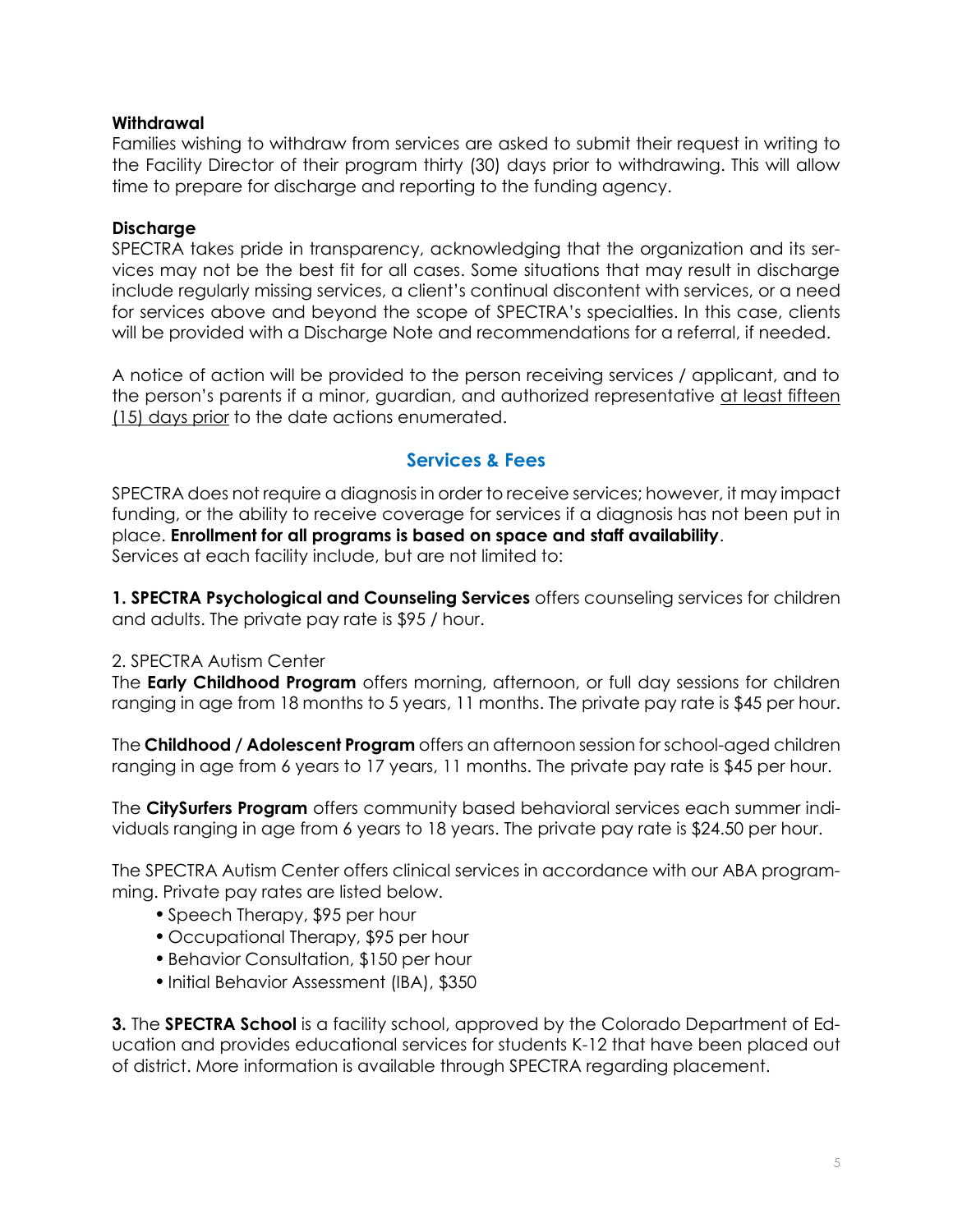### **Insurance Updates & Collections**

#### **Updates / Changes in Insurance and Address**

Families are responsible for providing SPECTRA with current information regarding their insurance and address so that billing is correct. It is important to understand that a change in insurance (particularly without notification to SPECTRA) may result in a period of time where services are not covered. **Families will be responsible for all costs associated with this time period, as SPECTRA is unable to bill for it.** A minimum of 30 days notification is required to determine if SPECTRA is a provider and to avoid a possible delay in services.

### **Collections**

During the intake process, all families sign paperwork acknowledging their understanding that insurance denials for ANY reason, including no referral on file, deductibles, co-insurances, or partially paid claims are their responsibility.

All debts greater than \$250 and past 90 days due, with no contact from the family, are required to be reported to collections.

Because all payment is due when services are rendered (e.g. on site for a copayment or at the end of the month when the bill is sent for co-insurance), a debt should not accumulate.

However, in the unlikely event that it does, SPECTRA will reach out to the family three (3) times via phone, email, or both, to put a plan in place so that services may continue or to keep the balance from being sent to collections.

SPECTRA does not have the ability to hold debt for anyone, but will gladly work with any type of payments made on a regular basis. Your communication and effort is all that is asked.

#### **Non-Discriminatory Policy**

SPECTRA works to employ and / or provide services to all persons without regard to race, sex, color, and national or ethnic origin.

## **Daily Operations**

SPECTRA hours of operation are Monday through Friday, 8:00 a.m. to 6:00 p.m. All calls are taken through the main office phone at 303.665.6800. In the event of a life-threatening emergency, please call 911 in order to access immediate help. In the event of a nonlife threatening emergency, call the Denver Metro Crisis Center (24 hours a day, 7 days a week) at 1.844.493.TALK(8255).

#### **Phones**

During hours of operation, a phone is available to staff to receive incoming calls and place outgoing calls. Local emergency phone numbers are posted by the phones, as well as the number for Poison Control. If our phone service is down, staff will use personal cell phones to complete calls.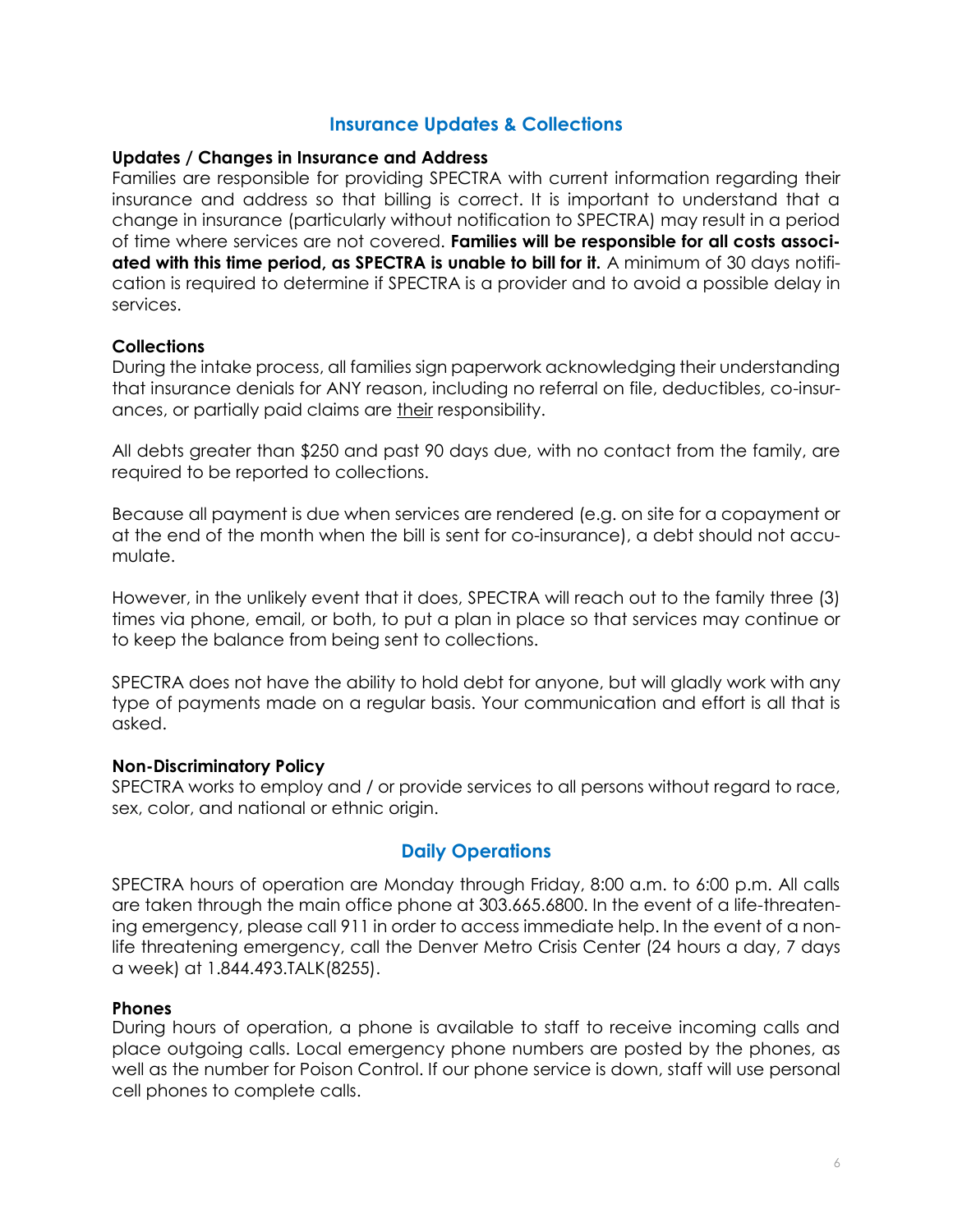### **Parking**

The front row parking at SPECTRA Autism Center and / or the front row designated areas noted on SPECTRA Transportation & Parking Map for the Campus has been reserved for family and visitors.

### **Visitors**

The front encourages collaboration and welcomes client family members and other collaborating professionals. Site visits are to be scheduled in accordance with the Facility Director. Due to the potential impact visitors can have, as well as the significant number of professionals that we collaborate with, visits are limited to a 30-minute session. Video and audio recording of sessions at SPECTRA is prohibited. We work to ensure that the privacy of each client is protected and the learning environment of each client remains uninterrupted to encourage confidence and comfort for our clients.

All visitors are required to abide by policies established by the organization, which includes strict guidelines concerning the privacy and confidentiality of each client. All visitors must complete the Visitor Form, review SPECTRA's Confidentiality Policy, and present a photo ID.

### **Communication**

SPECTRA welcomes communication with families and collaboration with other organizations to increase consistency in client services. Families may contact their staff with questions about programming via email [\(first.last@spectracenter.org\)](mailto:first.last@spectracenter.org) or via phone at 303.665.6800. Staff are not allowed to release personal contact information. Depending on the funding source, frequency, and / or length of the family meeting, a fee may be assessed. The family will be asked prior to setting up regularly occurring family meetings / consultations.

## **Intervention & Programming**

A number of components play a crucial role in the establishment and efficacy of SPEC-TRA'S programs and services. These include:

1. A compatible and shared philosophy amongst individuals working and interacting with the client (or the client themselves)

2. Continuous collaboration between professionals working with the client (or the client themselves) in order to retain a coherent program

3. Similarity in goals, direction, and general purpose of intervention

4. Consistency in strategies and approaches to behavior management

All services require face-to-face contact with the client, as well as meetings and consultation for the client's parent / guardian, when applicable, to address the progress and challenges of the established intervention program.

### **Other Therapies within SPECTRA**

Any outside therapies that the client may be receiving must be completed within the client's time and space. SPECTRA is not able to rent, sublease, or lend SPECTRA space to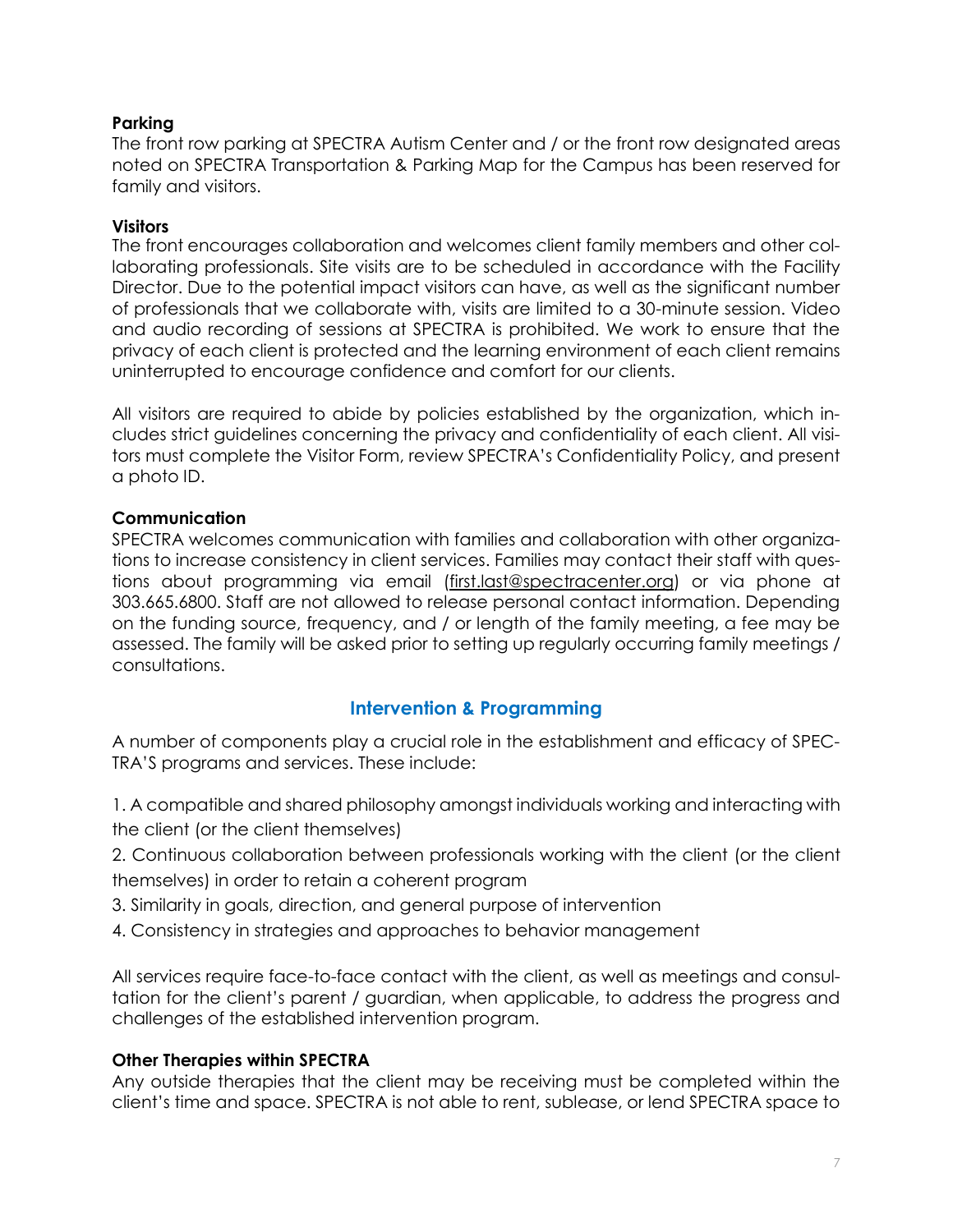others seeking to complete clinical / educational work. Collaboration through meetings is always welcome and encouraged.

### **Client Location Throughout the Day**

The majority of SPECTRA's services are center-based or remote; however, some clients work in the community as well. Should the client need to be located at any point in time, please check with the Facility Director for assistance.

# **Arrival & Departure Procedures**

### **Arrival**

Upon arrival, it is important to see that clients are checked in with a SPECTRA staff member. This provides a written record of attendance and an accurate record for the day in case of an emergency. All copays and program fees are due prior to services.

### **Departure**

Clients may leave after a session has been completed. Minors may be picked up by parents / caregivers or those listed as Emergency Contacts. In the event of an emergency, please contact SPECTRA to let us know that someone else will be picking up so that we will be expecting them. Photo identification will be required for pickup.

### **Attempt of Unauthorized Pickup**

SPECTRA will not release clients to unauthorized individuals. If a pick-up attempt is made by an unauthorized individual, the parent / guardian will be contacted by phone. If they are unable to be reached, SPECTRA will contact, in order of listing, the adults referenced as authorized for emergency contact and pick up.

## **Late Pick Up**

SPECTRA's sessions and programs run continuous throughout the day, making your timeliness a key part of our success as we work to respect start times for other clients' programs, as well as staff lunch and break times.

A late fee will not be assessed for the first occurrence; however, it will be documented. A charge of \$10, per 10-minute block of time, will be assessed for all late pickups. All late fees will be billed directly to the client, regardless of funding source. Excessive late pickups will warrant a meeting with the Facility Director. If the parent does not arrive after 20 minutes, we will begin contacting individuals on your Emergency Contact list. If all emergency contacts have been exhausted with no response, authorities will be contacted.

## **Holidays, Absences, & Closures**

SPECTRA provides year-round programming, observing holidays, and scheduled breaks, during which services will not be provided and all offices will be closed. These dates will be made available on the annual calendar so that clients can plan accordingly.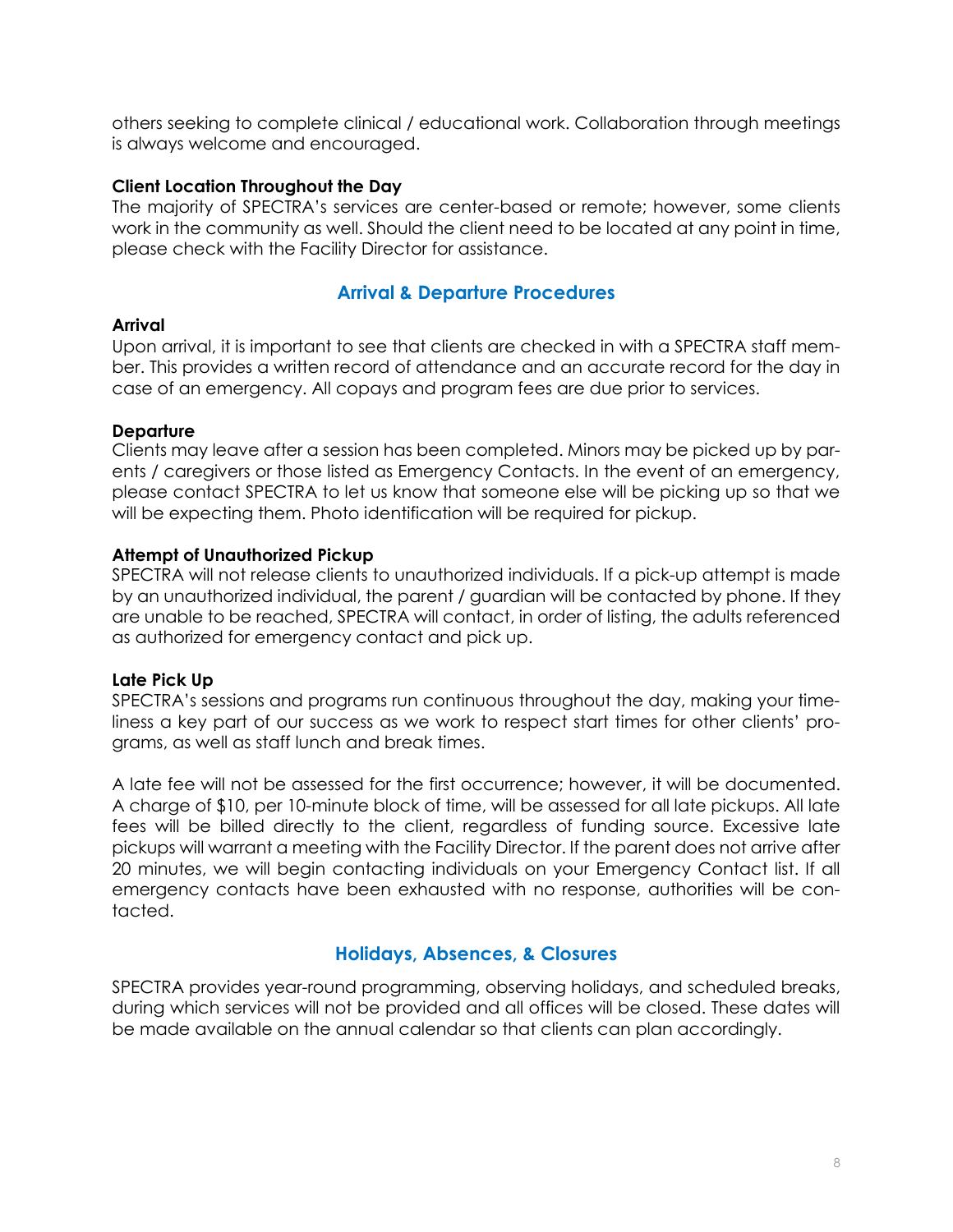## **Attendance**

Consistent attendance is of paramount importance to performance, skill acquisition and mastery, and therapeutic progress. Regular attendance also facilitates the development of habits that are essential for ongoing progress and maintenance of skills/strategies. It is the responsibility of families, clients, and SPECTRA to ensure regular attendance.

Clients will be assessed a \$50.00 fee (No call / No show) if the appointment is not cancelled. **To cancel a scheduled service, please call 303.665.6800.** Calling or emailing a staff member personally will still result in a fee assessment.

If three (3) scheduled appointments are missed in a quarter, SPECTRA will contact the client to determine the reason for absences and consider an alternate schedule that may better suit the family's needs. The client may be discharged if more than 3 absences occur across a quarter.

### **Professional Development**

SPECTRA reserves time each year for the purpose of Professional Development for staff. These dates are available on the annual calendar so that clients can plan accordingly.

#### **Severe Weather Closure**

In the event of a full day closure for all facilities, SPECTRA typically follows the Adams 12 School District schedule. A determination for snow days will be made as early as possible, but no later than 6:00 a.m. that day. This information will be posted on Channel 9 and an email will be sent out. SPECTRA not have late start and early release policies. In the event that other Districts have adjusted these times, the following can be expected at SPECTRA:

- Late Start: SPECTRA will be OPEN.
- Early Release: SPECTRA will make a decision when each of their facilities will close on a case-by-case basis – dependent on students, transportation, and weather.

## **Emergency Procedures**

### **Medical Protocol**

All staff are First Aid / CPR certified. Client medical concerns and protocol, along with food allergies, are noted in their files.

#### **Injury / Accident / Illness**

If a client becomes ill while at SPECTRA, he or she will be asked to go home (or the family will be called for pick up). If a client is hurt, an accident report form will be completed so the appropriate notifications may be made. If and when necessary, Emergency Medical Services and family contact will be made. Should the need be determined by EMS, the client will be taken to the nearest hospital.

#### **In Case of Medical Emergency**

In the event of an emergency, SPECTRA will contact Emergency Medical Services as well as the client's family. Should the need be determined by EMS, the client will be taken to the nearest hospital.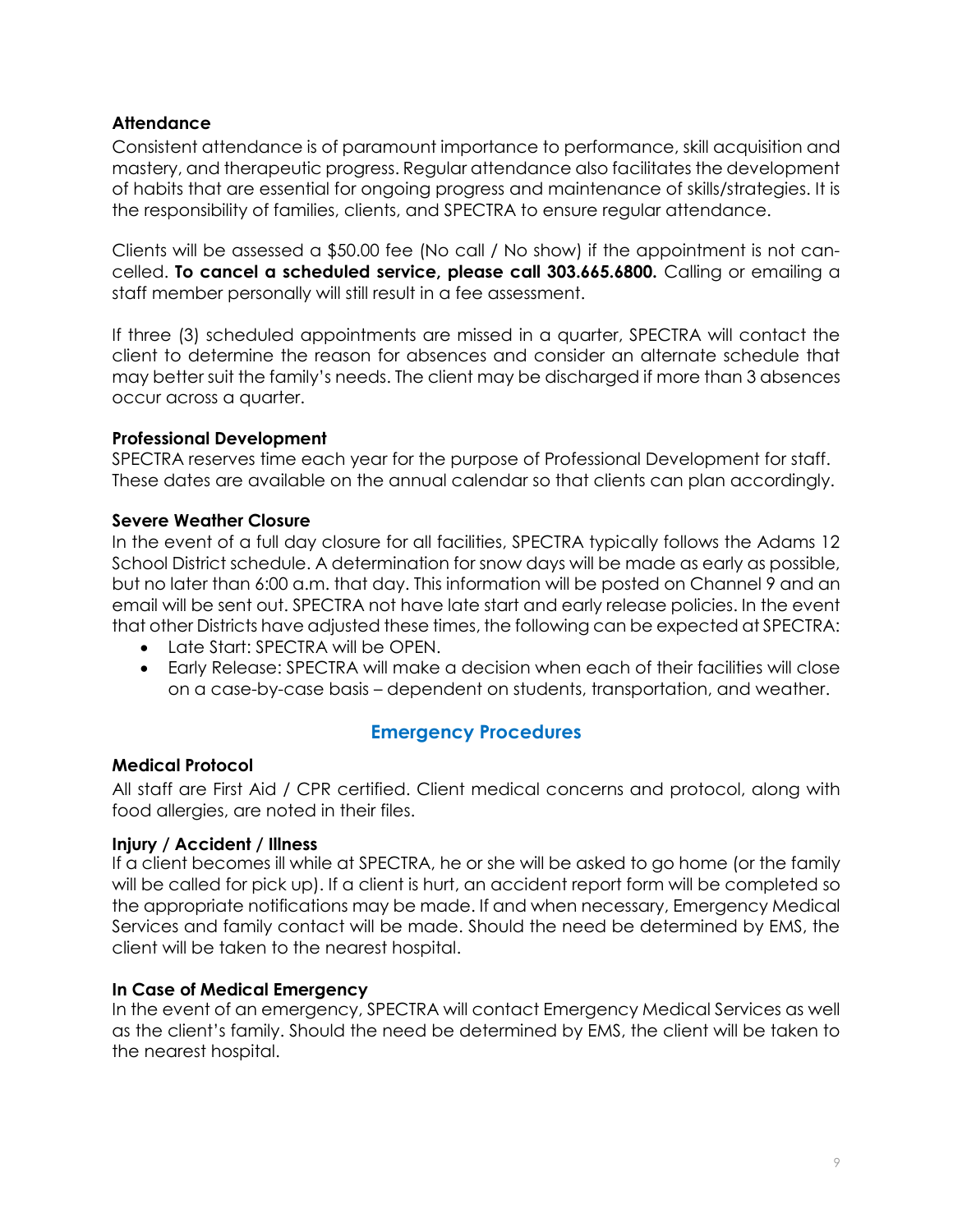## **Fire**

Fire evacuation plans are posted by each door. SPECTRA has a monitored fire alarm system. If a detector senses smoke or fire, an alarm will sound and automatically notify Fire Department for their response. An orderly evacuation of the facility will begin immediately. Parents and / or emergency contacts will be notified for pickup. If required, drills will be scheduled by the Facility Director, at various times, so everyone is familiar with the routine and conduct. SPECTRA is also inspected annually by the Fire Department for fire safety.

### **Tornado**

In the event of a tornado alert, client and staff will move to the interior of the facility for their protection. If required within the facility, drills will be scheduled in the spring so all are familiar with the routine and precautions.

### **Power Failure**

Emergency lights are mounted on the walls so no one will be in the dark in the event of a power failure. Facility Directors' cell phones may also be made available for emergency calls in the event of a power failure.

### **Water Failure**

If SPECTRA were to lose water supply and it could not be restored within a reasonable amount of time, clients will be notified by phone for service cancellation or pick up.

### **Unforeseen closure**

Clients will be notified by phone if for some reason SPECTRA would need to close during the day.

### **Missing Person**

Staff are required to continually account for each client. In the event that someone is missing, our staff will search the building and outside grounds. If not found, the police and the client's family will be notified while our staff begins searching the area surrounding the building.

### **Lockout & Lockdown Procedures**

When notified by the Police Department, SPECTRA has procedures in place to address emergency situations both inside and outside of the facility. The procedures are reviewed regularly at each facility.

## **Lockdown – "LOCKS, LIGHTS, AND OUT OF SIGHT"**

**During a Lockdown situation, the perceived danger is inside the building.** A Lockdown requires that client and staff action remain quiet and does not mandate locking the outside doors.

During a Lockdown, all office and classroom doors are locked, lights are turned off, and everyone is moved away from windows and doors. Everyone is encouraged to remain quiet. The hallways are kept clear so the Police Department can come into the building and take action. **For the safety of all lives involved, NO door within the facility will be**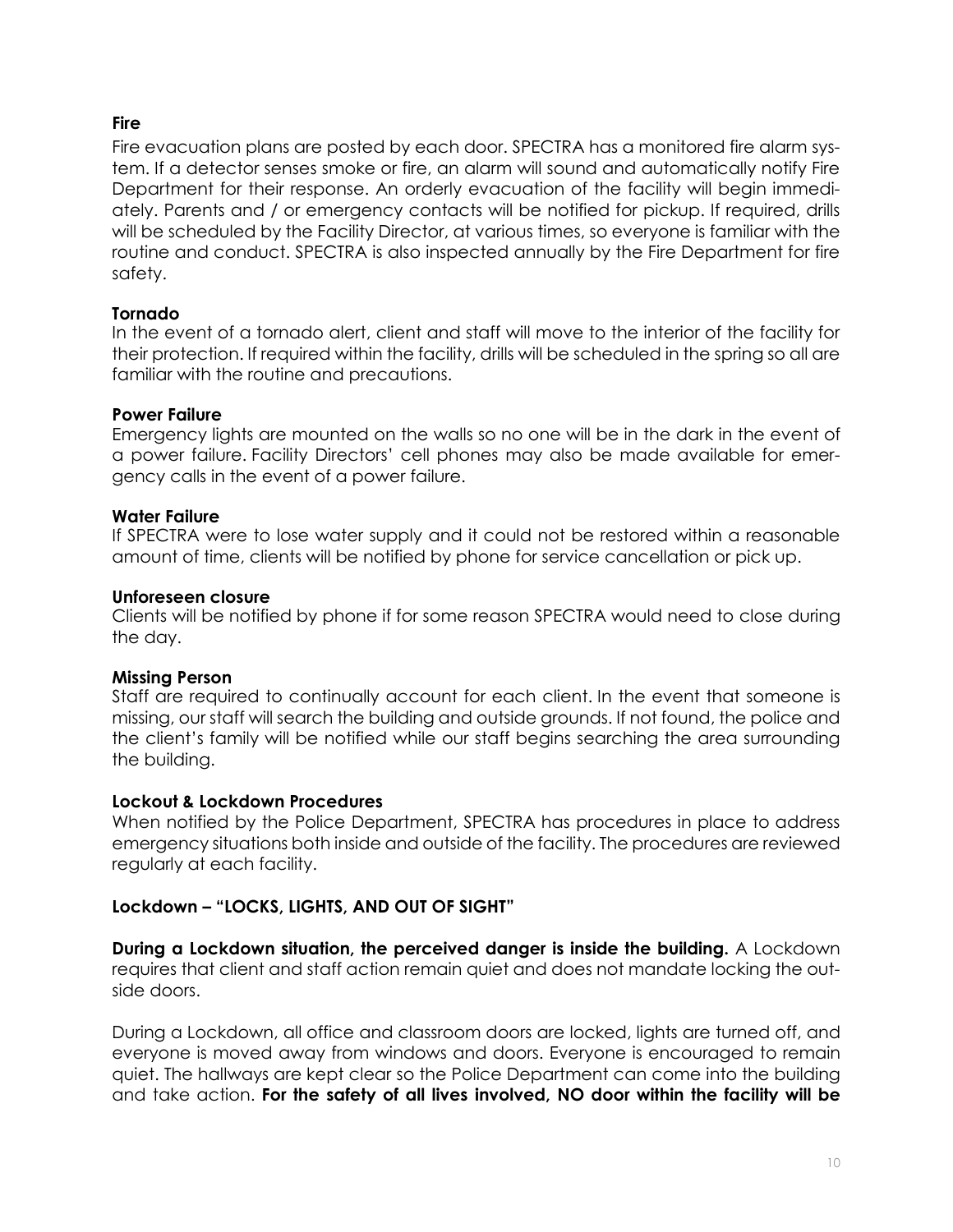### **opened for any reason. No clients, staff, or other individuals will be let IN or OUT of the room they are in for any reason.**

Upon receiving notification of a Lockdown at a SPECTRA facility, SPECTRA Corporate staff will contact client families to notify them of the situation and remain in communication with them as the Police Department works to release the Lockdown within the facility.

### **Lockout – "BUSINESS AS USUAL"**

**During a Lockout, the perceived danger is outside of the building**. Staff move all clients and activities inside, secure the perimeter, lock all exterior doors, and keep working - 'business as usual'. All facility/exterior doors will be closed and remain locked, until the Police Department has officially removed the risk from the area and released the hold.

Upon receiving notification of a Lockout, SPECTRA Facility Director and Corporate Staff will account for all clients, contact client families and / or transportation to notify them of the situation. They will ensure them that the clients are safely inside the facility where they will continue working, and will be released as soon as the Police Department releases the Lockout hold in the area.

**SPECTRA facility doors will not be opened during a Lockout for any reason. No clients, staff, or other individuals will be let IN or OUT of the building for any reason.** The opening of facility doors defeats the purpose of a Lockout and is a significant risk to all involved, allowing a police suspect the opportunity to get inside the building. Parents and / or caregivers that arrive at SPECTRA during a Lockout to pick up their child will not be able to do so until the Lockout has been released.

SPECTRA Facility Director and/or Corporate Staff will also account for their staff members that may be out of the facility for lunch or on break. They will contact them via phone and notify them of the situation. Facility doors will not be opened for SPECTRA staff members that are away from the building when a Lockout occurs, which may impact the availability of services later in the day.

## **Health Procedures**

### **Illness**

SPECTRA works to maintain a safe and healthy environment for all clients, families, and staff. When a client is ill, he or she should not attend SPECTRA. If the symptoms begin after the client's arrival, he or she will be asked to return home or be picked up. If arrangements cannot be made for pick up within 30 minutes, an individual on the client's Emergency Contact list will be called for assistance. This is for the comfort of the client and for the safety of others at SPECTRA. Illness symptoms include:

- •Temperature over l00.4 degrees
- •Intestinal disturbance accompanied by diarrhea or vomiting
- Any undiagnosed rash
- •Sore or discharging eyes or ears; profuse nasal discharge
- Vomiting
- Any symptoms indicating a contagious illness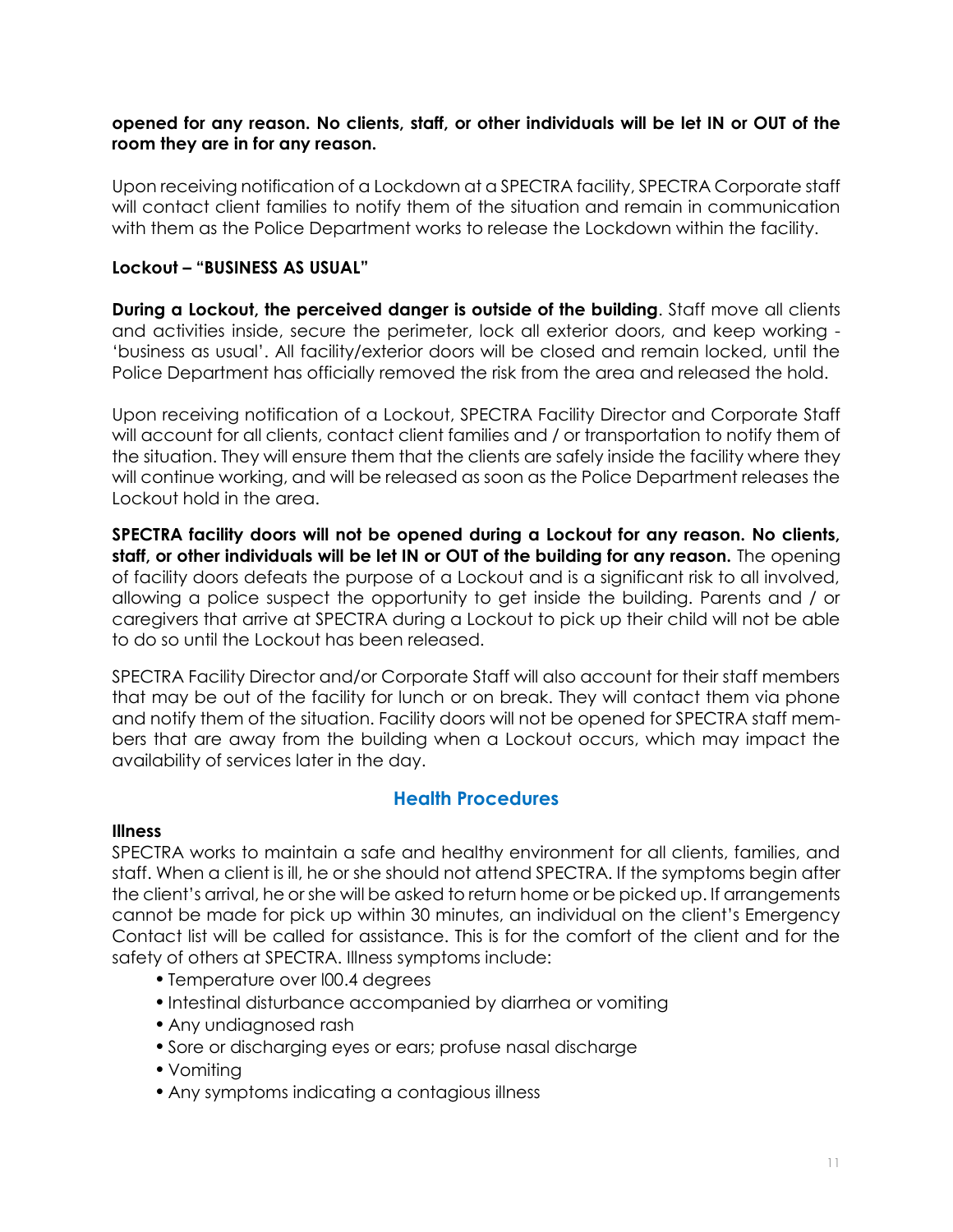- Neurological symptoms without a previous documented history
- •Unusually lethargic or irritable

With an illness requiring antibiotics, the client will need to be taking the antibiotics for 24 hours before returning to SPECTRA. It is important for you to call us to advise us absence, symptoms, and diagnosis so that we may pass this information on to others who may have been exposed. **Please refer to SPECTRA's most recent copy of the Covid Policy for licensing requirements on symptoms and the procedures for return to services.** 

### **Covid-19**

SPECTRA has a Covid-19 Policy on file that has been approved by our regulatory licensing agencies. Given the continuous changes, SPECTRA's Policy will be updated regularly and provided to all clients, staff, and funding agencies, as required according to our licensing specialists.

There is an inherent risk of exposure to Covid-19 that exists in any public place where people are present. Risks of exposure to the virus cannot be completely eliminated by SPECTRA. By attending SPECTRA Centers, Inc. you voluntarily assume all risks related to exposure to Covid-19 and you agree to indemnify and hold SPECTRA harmless from any and all damages resulting from the unlikely event of exposure to Covid-19, including any and all consequential exposures.

### **Administering Medication**

SPECTRA's preferred arrangement is that all medicine is taken at home. In order for medicine to be administered at SPECTRA (on an as-needed basis only) state regulations require the appropriate release be completed and signed by your doctor. If written parent permission is required, it must be submitted as well. Medication must be in its original pharmacy container, appropriately labeled by the pharmacy. Please give your physician the completed form and the medicine to the Facility Director of your program. A staff member trained in Medicine Administration, delegated per the Nurse Practice Act to dispense the medicine according to the doctor's instructions, will administer.

Non-prescription or over-the-counter medicines, including sunscreen, require an Authorization to Administer Medicine form from you / doctor and written parent permission as well.

### **Reporting Communicable Illnesses**

It is a state regulation for clients to inform us immediately if a client is diagnosed with a communicable illness such as hepatitis, measles, mumps, meningitis, diphtheria, rubella, salmonella, tuberculosis, giardia or shigella. SPECTRA will then notify its regulating Health Department. It is strongly requested to inform us even if you have just been exposed to a communicable illness.

### **Food Restrictions**

Any food or liquids brought into the facility may not be shared with others, including staff. Clients are responsible for bringing their own liquids, lunch, and / or snacks.